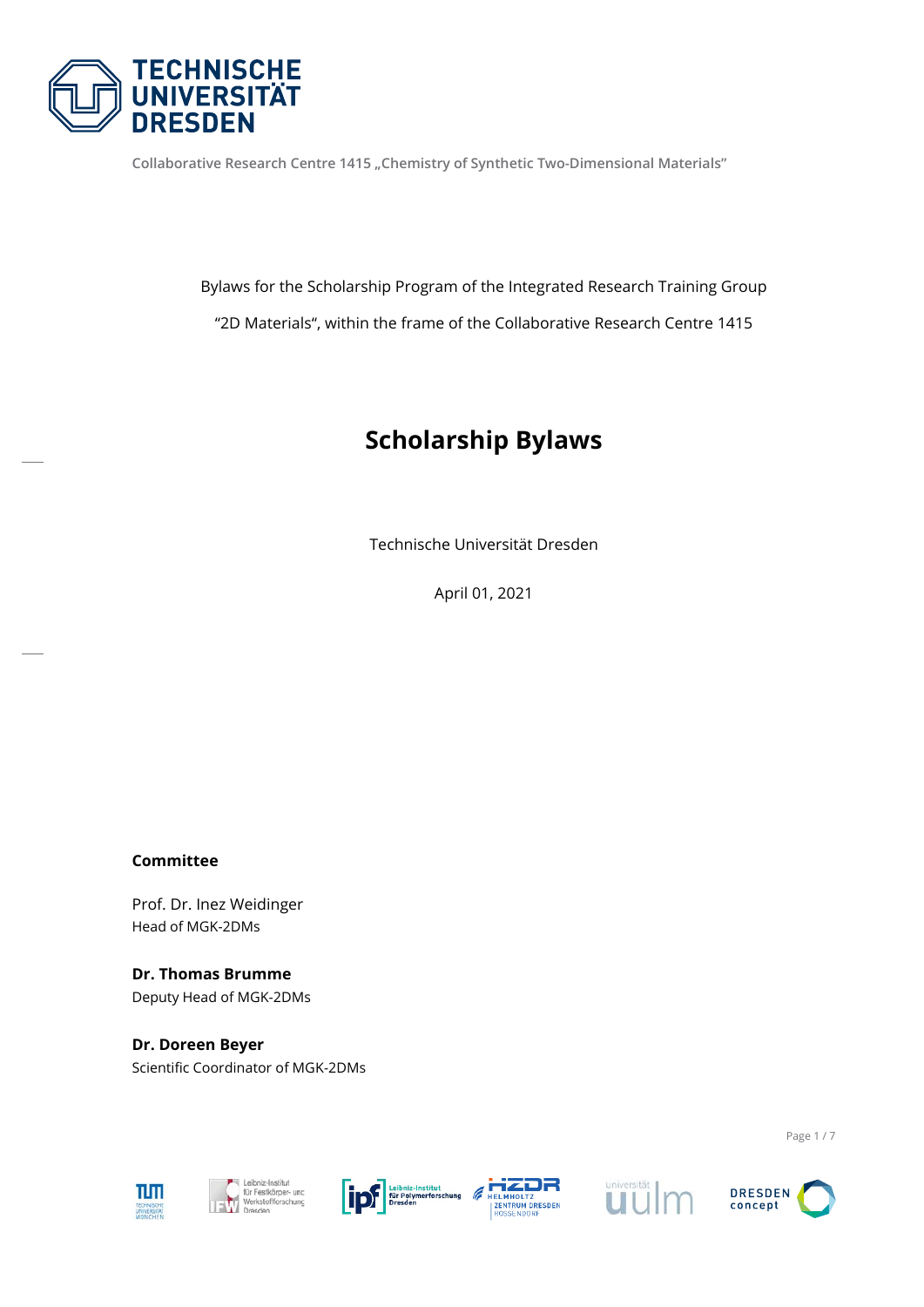## **Table of content**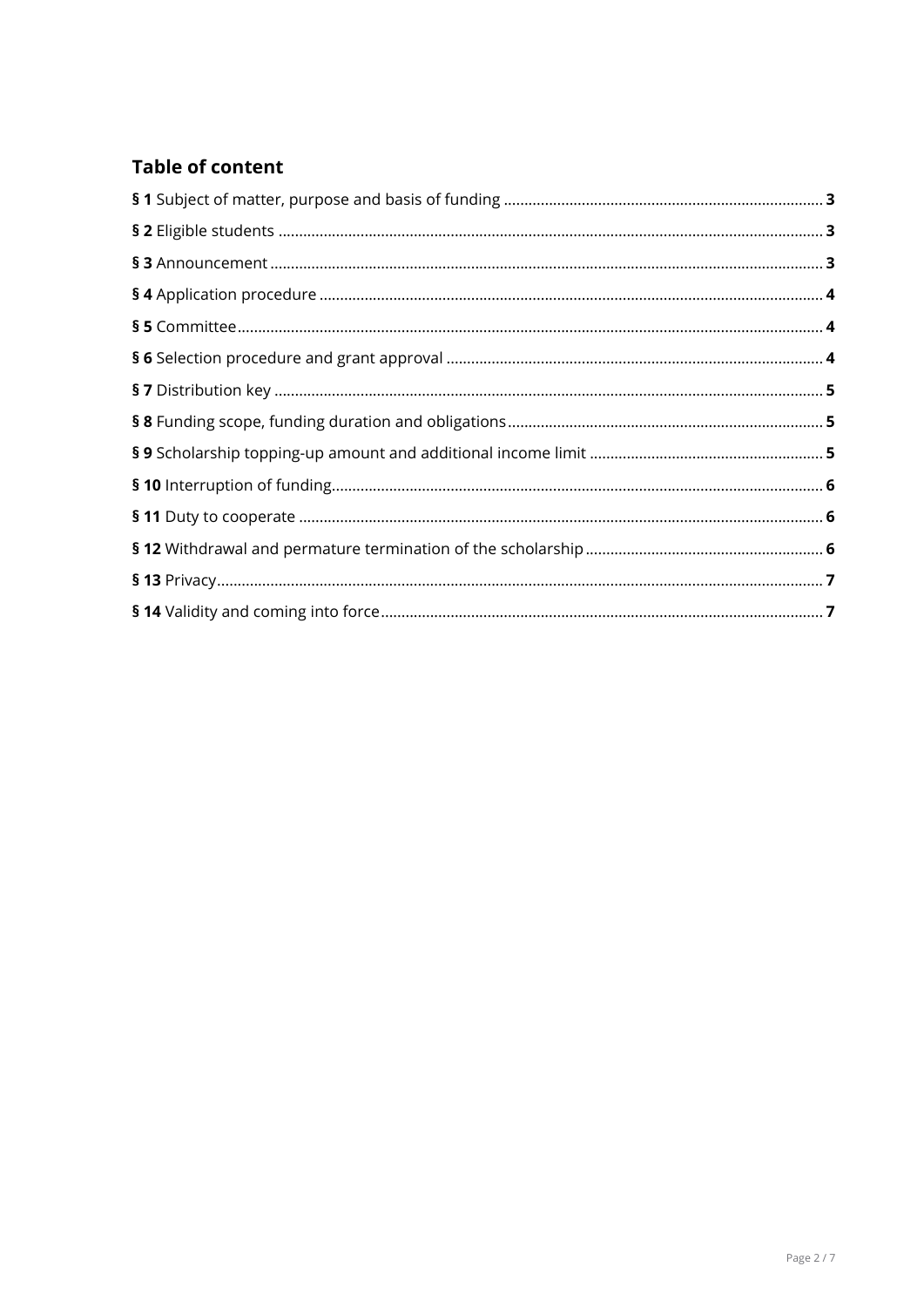#### <span id="page-2-0"></span>**§ 1 Subject of matter, purpose and basis of funding**

- 1. The bylaws govern the scholarship program of the Integrated Research Training Group "2D Materials" (MGK-2DMs) within the frame of the Collaborative Research Centre (CRC) 1415 "Chemistry of Synthetic Two-Dimensional Materials".
- 2. To promote young scientists at an early stage of their doctorate, doctoral scholarships are to be awarded. The awarding requires a scholarship application and implies an uniform as well as standardized evaluation procedure.
- 3. Supporting doctoral candidates during the final and/or warp-up phase of their doctorate is not possible.

#### <span id="page-2-1"></span>**§ 2 Eligible students**

- 1. The scholarship program is aimed at outstanding students who wish to begin their doctoral studies (PhD studies) in the next few months on a MGK-2DMs-relevant research topic.
- 2. Funding through the scholarship program is excluded for individuals:
	- **Pursuing a degree other than a doctorate,**
	- Receiving extensive support from other funding institutions (e.g. private foundation),
	- Holding an employment relationship subject to social insurance contributions (e.g. employment as a research assistant).

#### <span id="page-2-2"></span>**§ 3 Announcement**

- 1. The scholarships available are announced by the MGK-2DMs on the CRC 1415 website. In addition, the scholarship program can be announced in other media either.
- 2. The key facts towards the scholarship will be made available with the announcement:
	- **Purpose of funding and target group,**
	- Funding period as well as the expected monthly allowance,
	- Form of application and place for submission,
	- Documents to be submitted by the applicant,
	- **Committee.**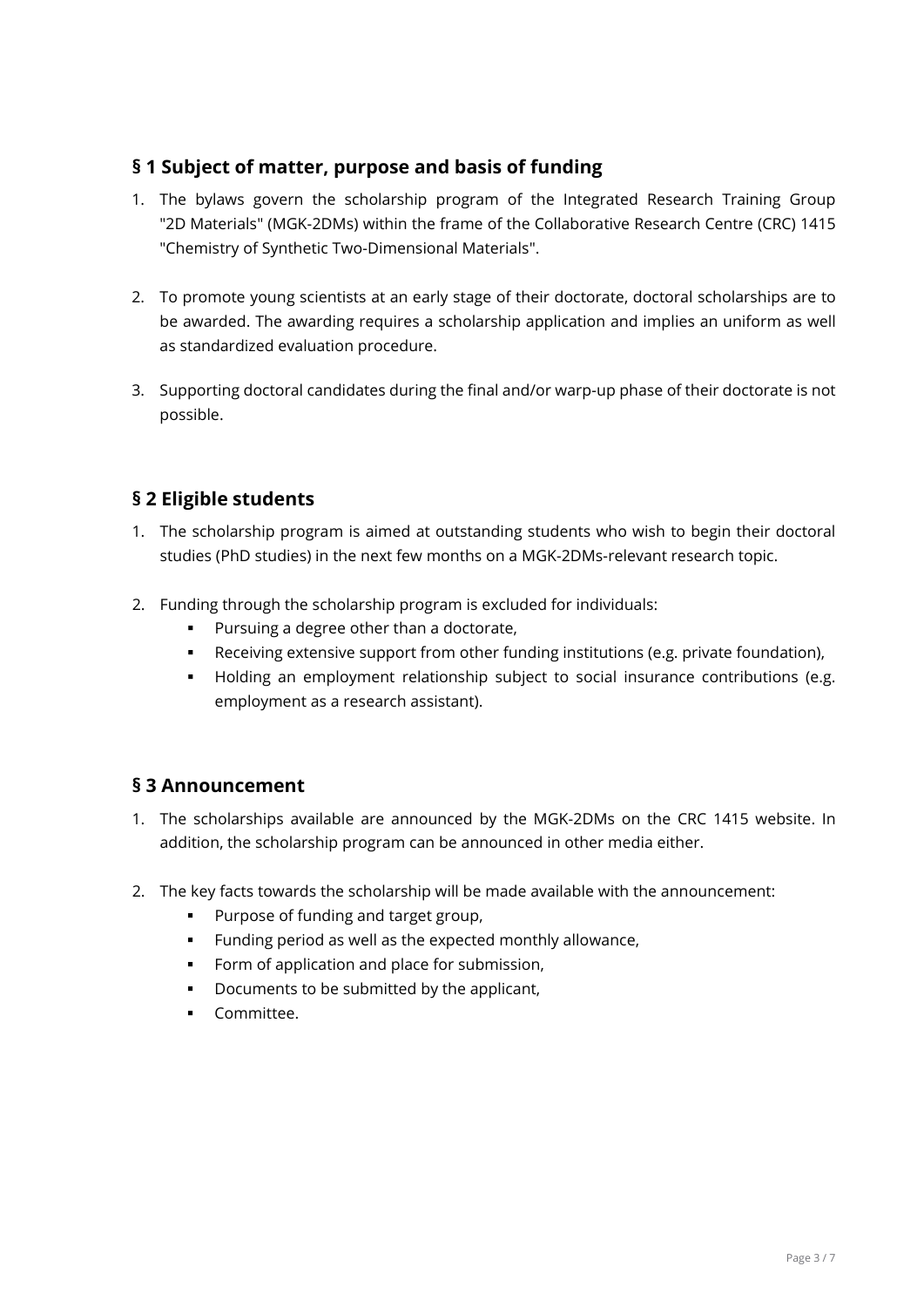### <span id="page-3-0"></span>**§ 4 Application procedure**

- 1. Application documents can be submitted at any time.
- 2. Written applications documents are to be submitted as electronic PDF file to the email address crc1415@tu-dresden.de; keyword "MGK Scholarship".
- 3. The application documents to be submitted are announced in the call for applications. The documents must be submitted in English language only. Checklist for a complete application:
	- **Tabular curriculum vitae.**
	- **Letter of motivation.**
	- **Project-related work plan for the duration of the scholarship,**
	- Supporting letter of the supervisor, taking into account a 3-years perspective (thematically & financially).
- 4. The submitted documents will be evaluated by the committee in a timely manner. The funding decision will be passed not later than 4 weeks after submission of the application documents.

### <span id="page-3-1"></span>**§ 5 Committee**

- 1. The committee of the MGK-2DMs awards the scholarships.
- 2. The committee consists of three members: Head of MGK-2DMs, Deputy Head of MGK-2DMs and the Scientific Coordinator of MGK-2DMs.
- 3. The committee has a quorum if 2/3 of its members are present.
- 4. The committee decides with a simple majority of the votes. In the event of a tie, the Head of MGK-2DMs shall have the casting vote.

### <span id="page-3-2"></span>**§ 6 Selection procedure and grant approval**

- 1. Within the frame of a competitive selection procedure, the committee made its decision based on the submitted application documents**.** Social criteria cannot be taken into account when awarding the scholarship.
- 2. The relevant procedural steps and the decisions passed by the committee are recorded written.
- 3. The scholarships will be awarded only for future funding periods after the application documents have been submitted.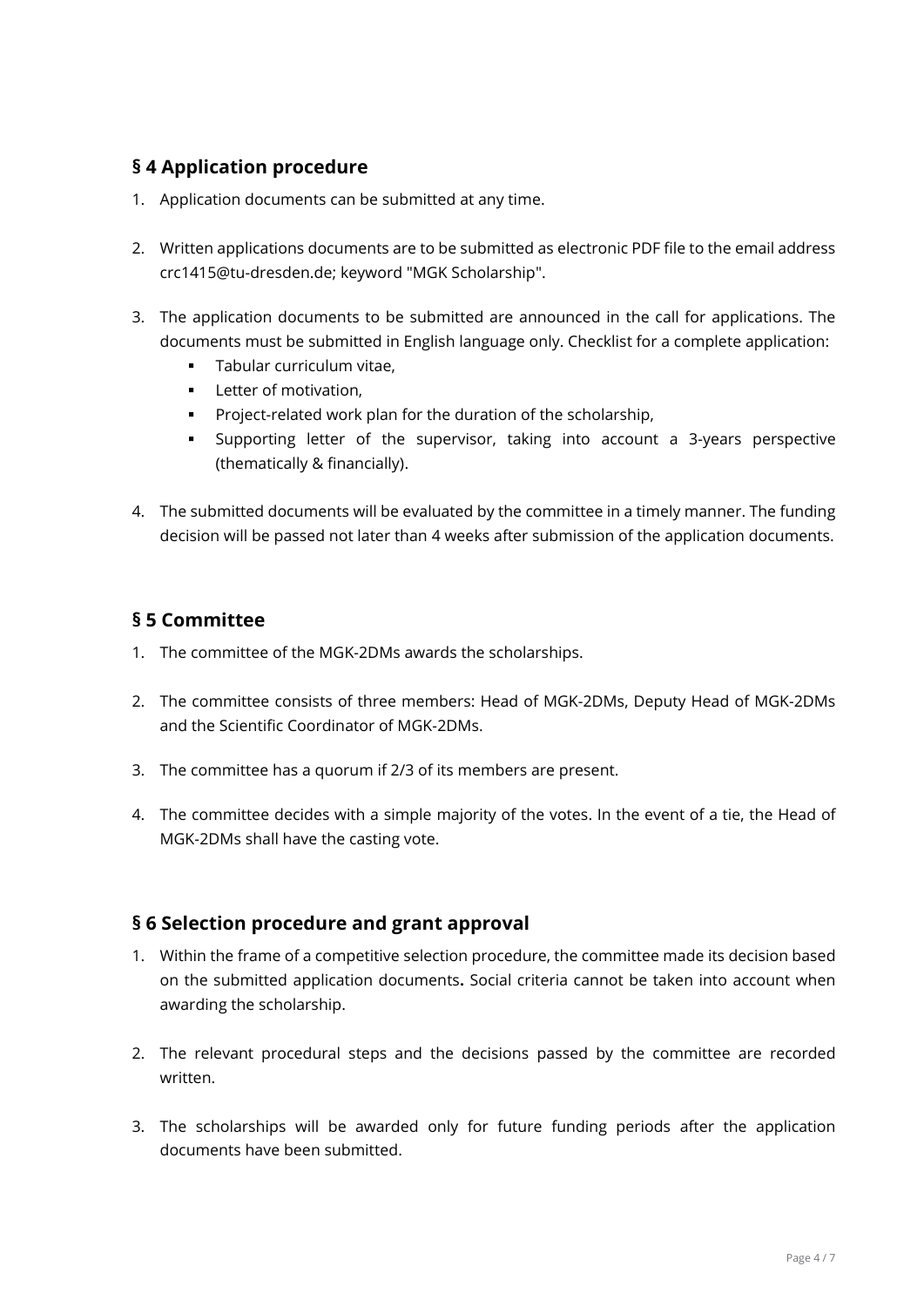- 4. Applicants will be informed about the decisions passed by the committee *via* a written letter (letter of grant approval or letter of refusal).
- 5. There does not exit any legal claim of funding.

#### <span id="page-4-0"></span>**§ 7 Distribution key**

1. If possible, a balanced allocation of grants between the three scientific research areas A (material synthesis), B (characterization) and C (theory) of the CRC 1415 should take place.

#### <span id="page-4-1"></span>**§ 8 Funding scope, funding duration and obligations**

- 1. Scholarship funding is subjected to the availability of financial resources of the MGK-2DMs.
- 2. The monthly instalment is 1.365 EUR. In addition, a material cost allowance of 103 EUR is granted. If necessary, further material cost allowance can be granted. The total funding volume is mentioned in the letter of grant approval.
- 3. The monthly payment of the scholarship instalment starts at the beginning of the funding period and ends automatically when the funding period expires.
- 4. A retroactive increase of the approved scholarship instalment is not possible.
- 5. Additional benefits and expenses, such as social security contributions, allowance in the event of illness, etc., cannot be covered by the MGK-2DMs.
- 6. The duration of the scholarship will be specified in the letter of grant approval. The granted scholarship can be extended by further 3-6 months (reasonable case necessary), whereby the granting of scholarship extension presupposes a written application of the responsible supervisor in order to explain the relevant reasons to the committee.
- 7. By accepting the scholarship, the scholarship holder has the obligation to fulfil the MGK-2DMs measures, e.g. supervision agreement, participation on seminars, etc. Furthermore, it is expected, that the scholarship holder will remain closely connected to the CRC 1415 and the MGK-2DMs after the scholarship has been expired; the scholarship holder will continue to participate in the corresponding measures and events.

#### <span id="page-4-2"></span>**§ 9 Scholarship topping-up amount and additional income limit**

1. Top-ups from third parties (e.g. private foundations, industry or university) are permitted, but the total amount (basic instalment + top-up) should not exceed 1.750 EUR per month.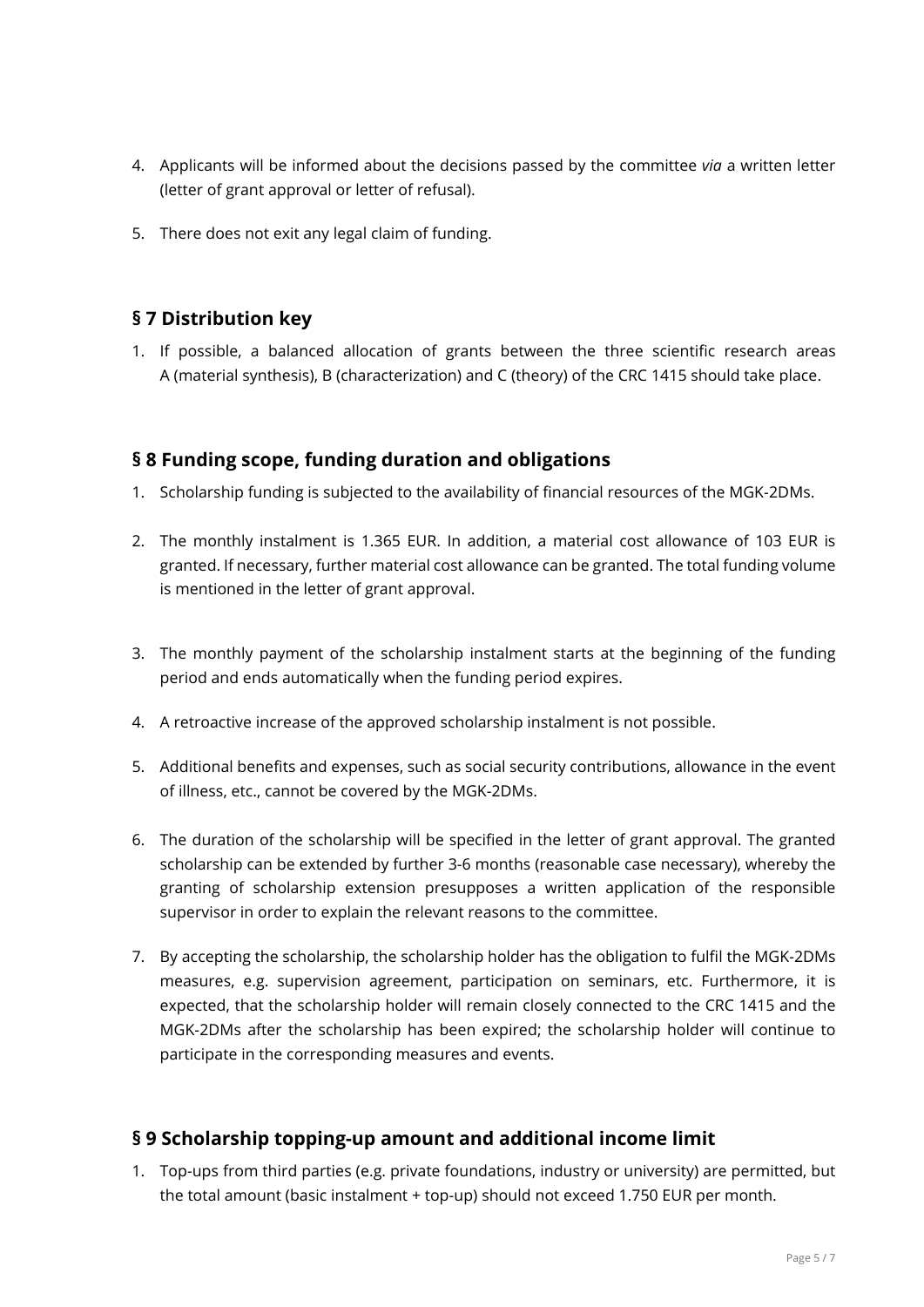- 2. The scholarship holder is obliged to inform the MGK-2DMs about planned top-ups, so that the MGK-2DMs can forward the information to the Deutsche Forschungsgemeinschaft (DFG).
- 3. Top-up incomes not to be considered:
	- Scientific secondary work/employment (lectures, journalistic work, etc.), which does not exceed 6.000 EUR/year (gross income) during the period of funding,
	- **•** Property/assets.

#### <span id="page-5-0"></span>**§ 10 Interruption of funding**

- 1. If the scholarship holder is interrupting its doctoral studies during the approved funding period, the scholarship funding will interrupt too.
- 2. In case of illness, pregnancy or childbirth (maternity protection act) the granted monthly payment will continue. Besides that, the scholarship conditions as well as the approved funding period remain unchanged.

#### <span id="page-5-1"></span>**§ 11 Duty to cooperate**

- 1. Towards the selection procedure, the applicant needs to fulfil the duty to cooperate, in particular, to provide all necessary information and documents required for evaluation.
- 2. By accepting the scholarship, the scholarship holder is obliged to comply with the bylaws of the MGK-2DMs.
- 3. Moreover, the scholarship holder has the obligation to report relevant changes in his/her circumstances, which are of importance for the granted scholarship, immediately to the MGK-2DMs.

#### <span id="page-5-2"></span>**§ 12 Withdrawal and permature termination of the scholarship**

- 1. The scholarship can be revoked (completely or partially) if it was based on false facts, was granted by providing incorrect information or if the scholarship holder does not fulfil the obligations mentioned in the paragraphs § 8 and § 11.
- 2. If the doctoral student discontinues or interrupts its studies, the scholarship is revoked at the end of the month in which discontinuation/interruption occurs. The same applies, if crucial requirements for funding are no longer fulfilled.
- 3. The scholarship holder is allowed to terminate an approved scholarship prematurely at the end of every month.